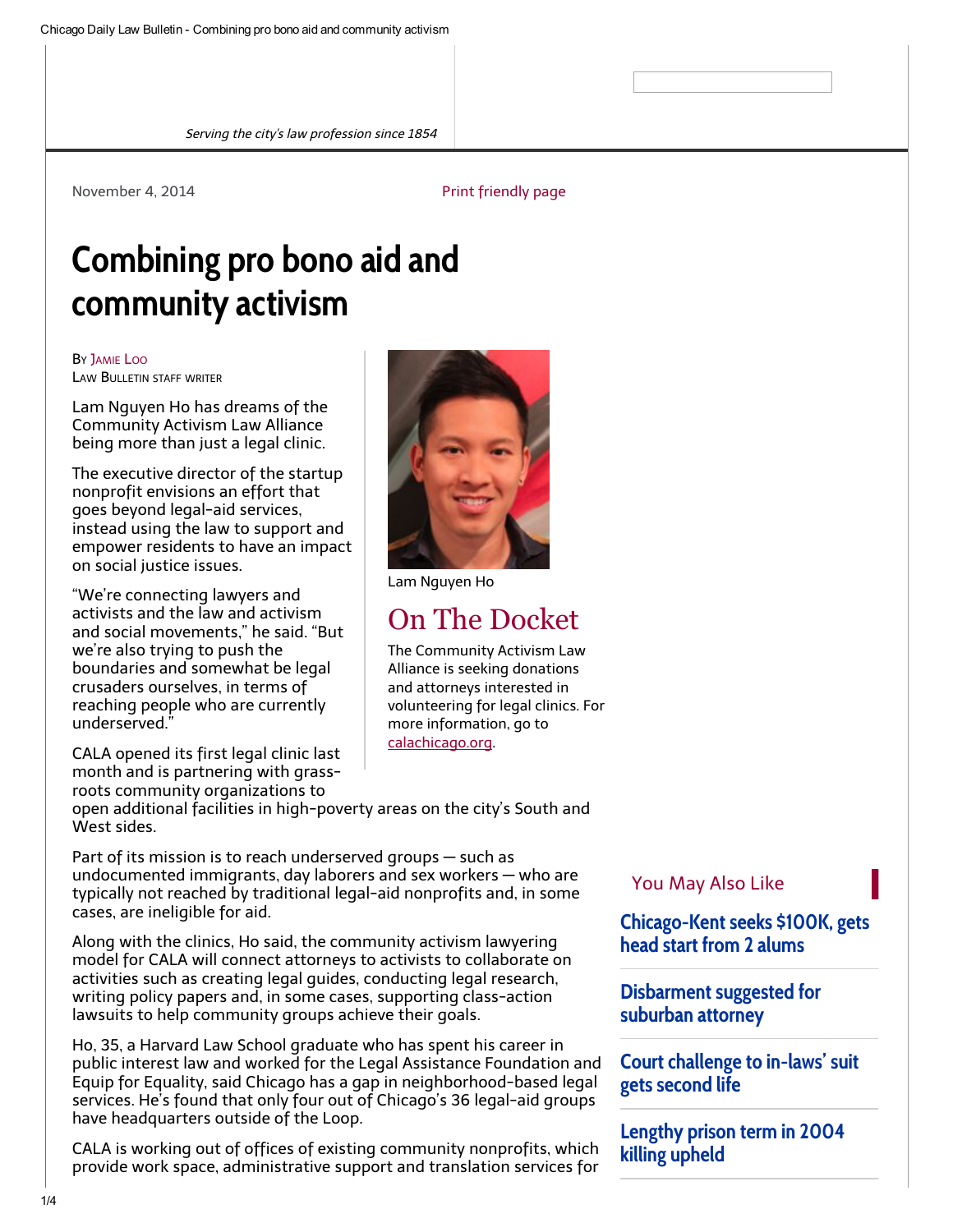Chicago Daily Law Bulletin - Combining pro bono aid and community activism

two of the clinics. That reduces the group's operations overhead, Ho said, and also brings the home base of legal services directly to lowincome clients.

CALA's three community partners are Enlace Chicago, which provides social services and does advocacy around community and economic development issues and anti-violence initiatives in the Little Village neighborhood; Immigrant Youth Justice League and Organized Communities Against Deportations, which advocate for undocumented immigrants; and the Sex Worker's Outreach Project, a grassroots group that helps current and former sex workers, which includes adults who engage in consensual, legal and illegal activities that generate income.

Community partners were asked to envision the type of legal clinic and services their clients need, Ho said, and made the final decisions on eligibility criteria and practice areas.

"All of this is very collaborative and, in many ways, more community responsive," he said.

The legal needs are different for each group.

Sex workers have some of the greatest unmet needs for legal services, Ho said, for issues involving domestic violence, housing and family law. But they're also the least likely to go to an attorney because of the nature of their work.

Day laborers' legal issues include wage-and-hour claims and dealing with inappropriate working conditions, while undocumented immigrant minors often need help applying for Deferred Action for Childhood Arrivals relief, which grants temporary status allowing them to get a Social Security number and driver's license.

"This is something that we have been wanting for years, it's something the community needs," said Jesus Palafox, an immigration organizer with Enlace. "People in the community have been asking for these services."

#### Need for lawyers and funding

Located on the city's Southwest Side, Little Village has the highest concentration of undocumented immigrants in the state — an estimated 30,000 people, Palafox said. He said the majority of families also live in poverty, with about 95 percent of schoolchildren eligible for free or reduced lunch.

During week two of the Enlace legal clinic at 2756 S. Harding Ave., the small waiting room was filled to capacity an hour before it even opened.

Based on phone calls earlier in the day, Palafox estimated at least five more people would join the 10 clients already in line.

One of them, Olga Perez, said a friend came to the clinic the week before and told her about it. Although she is taking English classes, Perez said, she isn't proficient yet and still needs to have a translator to access social services.

"I really appreciate that it's here," Perez said through a translator. "A lot of people need this service and they're not aware of it."

Before CALA, Palafox said, there was only one nonprofit in the neighborhood that offered legal referrals, but it usually required paying a fee.

Little Village has few attorneys, he said, so immigrants tend to go to notary publics first for help, because in Mexico, they often perform the work of attorneys. Palafox said many immigrants don't realize they

### [Ex-Obama lawyer nixes attorney](http://www.chicagolawbulletin.com/Articles/2014/10/27/Lawyer-Attorney-General-10-27-14.aspx) general offer

[King's lawyer talks about civil](http://www.chicagolawbulletin.com/Articles/2014/11/03/Clarence-Jones-King-11-3-14.aspx) rights era

[Prior guilty plea no bar to rights](http://www.chicagolawbulletin.com/Articles/2014/10/22/Unlawful-Seizure-Plea-10-22-14.aspx) suit

## Lack of training places students, [instructors at risk in lab mishaps](http://www.chicagolawbulletin.com/Articles/2014/10/31/Training-10-31-14.aspx)

Latest listings from [Jobs.LawBulletin.com](http://jobs.lawbulletin.com/)

[Paralegals - Paralegal/Legal Secretary Seeking](http://jobs.lawbulletin.com/adview.cfm?id=16469)

[Paralegals - PARALEGAL](http://jobs.lawbulletin.com/adview.cfm?id=16476)

[Attorneys - Associate-Complex insurance](http://jobs.lawbulletin.com/adview.cfm?id=16482) coverage and litigation matters

[Paralegals - FAMILY LAW PARALEGAL](http://jobs.lawbulletin.com/adview.cfm?id=16456)

[Attorneys - Director of Legal](http://jobs.lawbulletin.com/adview.cfm?id=16457)

[Attorneys - Associate Attorney](http://jobs.lawbulletin.com/adview.cfm?id=16362)

[Legal Secretaries - Legal Secretary](http://jobs.lawbulletin.com/adview.cfm?id=16420)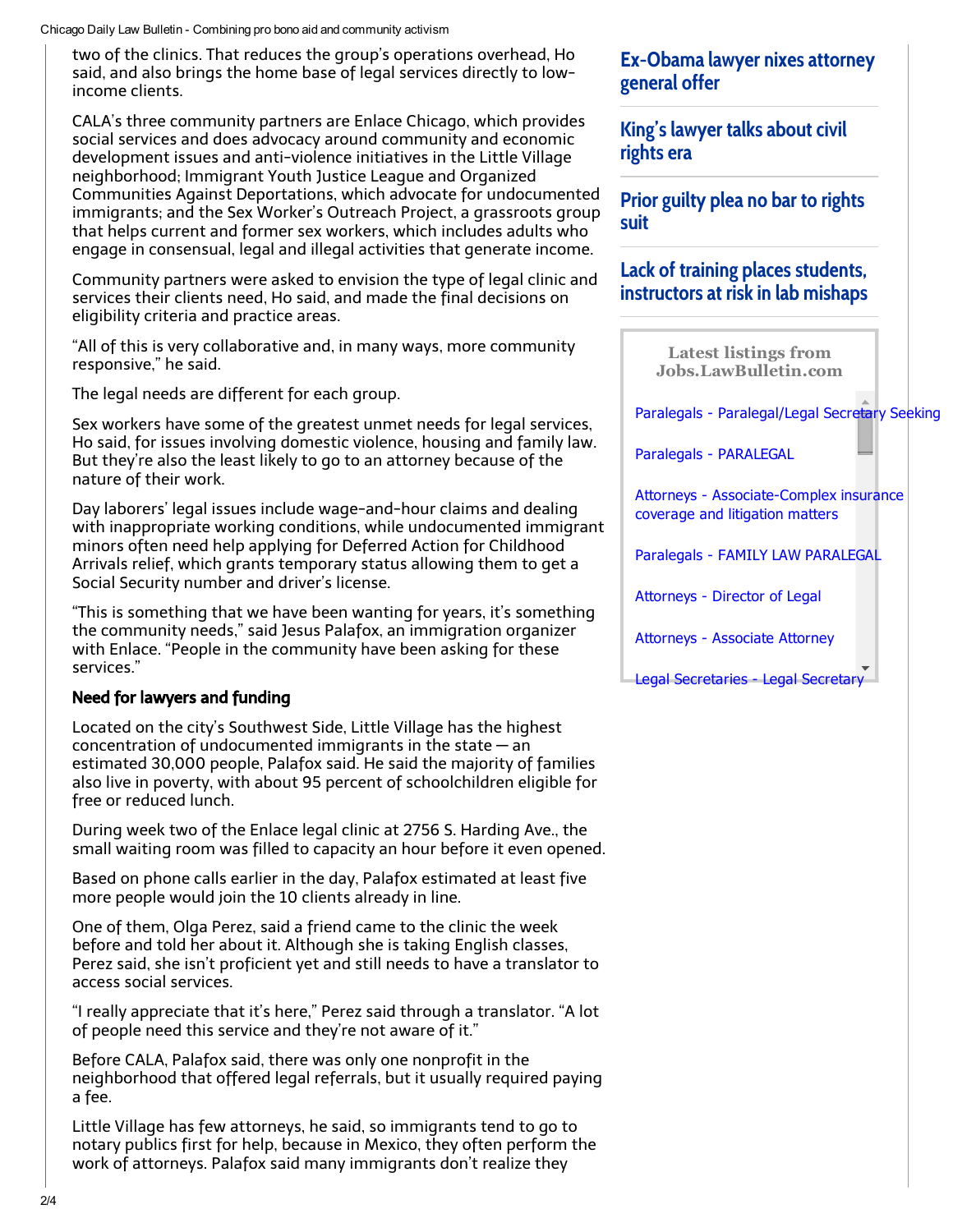Chicago Daily Law Bulletin - Combining pro bono aid and community activism

need a licensed attorney in the U.S. for legal representation.

While there is no shortage of clients, CALA has only two attorneys and needs pro bono lawyers and more funding to operate.

It is currently funded by a \$160,000 grant split over two years through the Harvard Law School Public Venture Fund, which provides alumni such as Ho with seed money to launch startup nonprofit ventures that serve the public interest.

CALA has also received a \$10,000 Flom Incubator Grant from the Skadden Fellowship Foundation for immigrant rights outreach and education programs in the suburbs.

With help from the two grants and private donations, Ho hired Sharlyn D. Grace as a staff attorney.

Ho currently splits his time between managing the organization and handling cases. He plans on launching the pro bono attorney aspect of CALA in January or February. An online crowdfunding campaign is also in the works.

"It's been a very throw-myself-in-the-deep-end-and-hope-I-float, panic-inducing experience," he said. "But at the same time — very thrilling, an adventure."

#### Vietnam roots

CALA board member Chirag G. Badlani, an associate at Hughes, Socol, Piers, Resnick & Dym Ltd., said he was drawn to Ho's vision for the organization from the moment he first heard about it.

"It's a decentralized model, in that Lam and the organizations he works with and Sharlyn are essentially a mobile unit," he said. "They're able to be flexible in a way that other legal aid organizations are not."

Being able to give back and provide a voice for the voiceless has been a lifelong goal for Ho.

When he was 6, his family immigrated from Vietnam to Brockton, Mass., an urban, working-class city with a majority-minority population that was plagued with violence.

Ho's family was on welfare and often ate at soup kitchens. His mother is a survivor of domestic violence, lost all of her life's savings and, at one point, Ho didn't see her for years because she had lost custody of her children.

"I knew from a very young age that I wanted to work with people who didn't have the same rights as everyone else," he said.

When he went to law school, Ho said, he knew he didn't want to be an attorney in a big office. He realized he could take his degree and combine it with his passion for working with community groups to make social change.

In 2008, Ho received a Skadden Foundation Public Interest Fellowship and worked for LAF as a staff attorney to open and run 10 neighborhood legal clinics on the West Side.

Ho stayed in Chicago after funding constraints led to the closure of the LAF clinics in 2009, and since then, he's been looking for a way to bring legal-aid services back into high-poverty neighborhoods.

CALA, Ho said, is the culmination of his life experiences.

"I'm really excited and hopeful, in terms of how much of an impact we can have in Chicago," he said, "and to introduce the Chicago legal